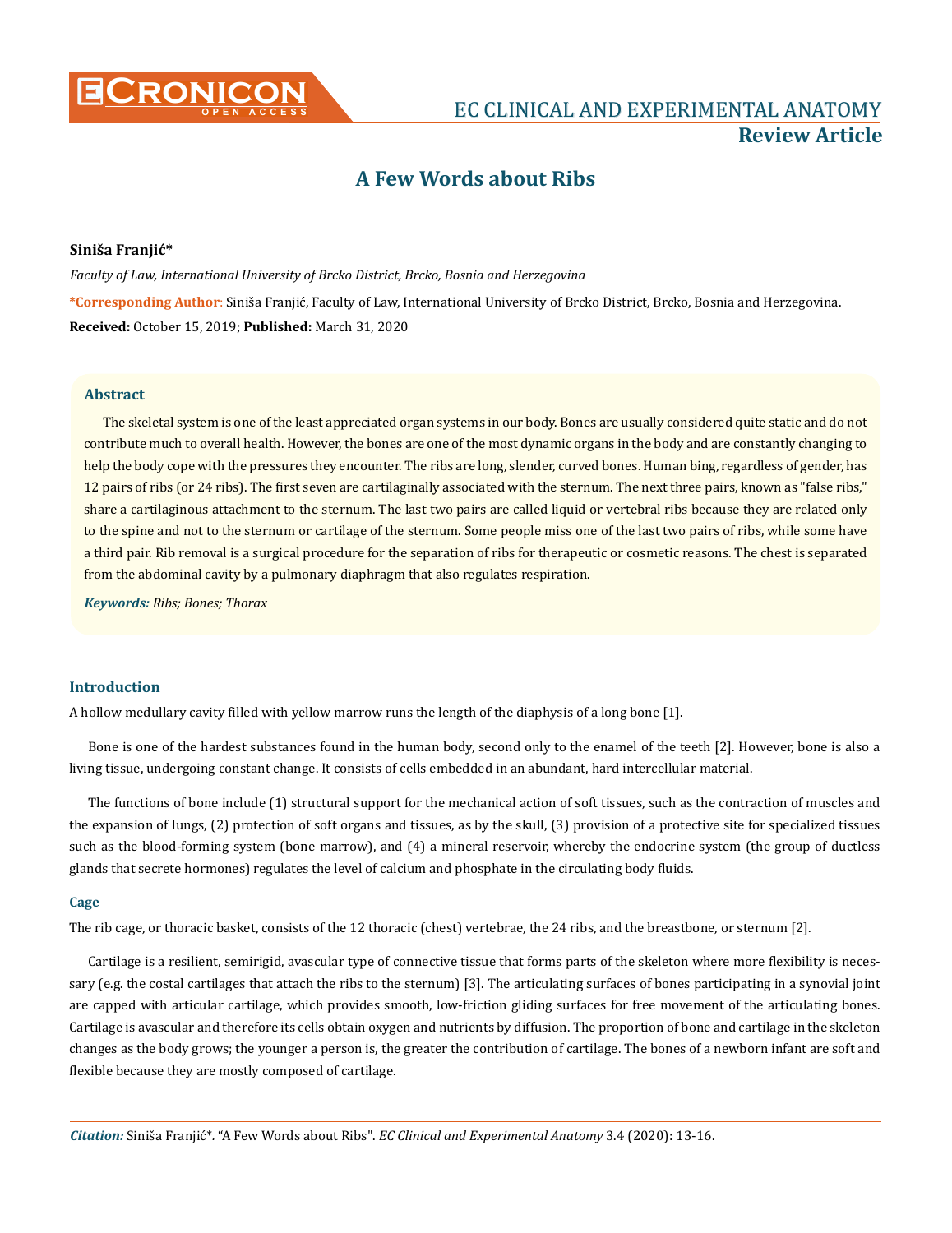# **A Few Words about Ribs**

#### **Ribs**

The 12 ribs of the thorax are divided into true and false ribs [4]. The first seven ribs are true ribs as they form a complete loop between the sternum and vertebrae. The lower five ribs are considered false ribs as they do not fully reach the sternum anteriorly. Of these lower five ribs, ribs 7 through 10 connect to the cartilage of the rib above them and therefore connect to the sternum indirectly. Ribs 11 and 12 are considered floating ribs.

Ribs 3 through 10 each have a head, neck, and body and are considered typical ribs. Typical ribs (with the exception of rib 10) have two articulations on the head, one connected to the vertebra of the same level and the other connected to the vertebra one level superior. At the junction of the head and neck, there is a tubercle that articulates with the transverse process of the associated vertebra. After the tubercle, the body of the rib continues and at the costal angle starts to wrap around anteriorly heading toward the sternum. The costal angle also marks the lateral extent of the attachment of the deep back muscles. Anteriorly ribs 1 through 6 will connect to the sternum, while ribs 7 through 10 will connect indirectly through their fused cartilages. The remaining ribs (ribs 1 - 2 and 11 - 12) are considered atypical ribs. The first rib is very broad and sharply curved. Its head articulates only with the first thoracic vertebra. The second rib is thinner and slightly less curved, and its head articulates with both the first and second thoracic vertebrae. Ribs 11 and 12 have single articulations with their associated vertebrae and are short, have no neck, and are free-floating.

#### **Fractures**

Rib fractures can disrupt the very specific structure of the thoracic cage and therefore interfere with the function of respiration [4]. Rib fractures are also a marker of injury severity. Not only can the rib fractures themselves cause pain with respiration leading to splinting, inability to clear secretions, and pneumonia, but rib fractures can also be a sign of other underlying injuries. Fractures of the first rib are significant because of the high kinetic energy necessary to fracture these ribs. While an isolated, non-displaced first rib fracture is only associated with a 3% vascular injury rate, any other findings such as a concomitant head, thoracic, abdominal, or long bone injury increase this risk to 24%. If the first rib is displaced posteriorly, the fracture involves the subclavian sulcus, there is any evidence of brachial plexus injury, or there are abnormal findings on chest roentgenogram (widened mediastinum, apical capping, hemothorax, tracheal deviation, left main stem bronchus depression, widened paratracheal stripe, loss of the aortopulmonary window, or an abnormal aortic contour), a subclavian artery or aortic injury needs to be ruled out. Second rib fractures are also associated with underlying neurovascular injury and should be treated similarly. Fractures of ribs four through nine may be associated with underlying injuries to the heart, lungs, or bronchi. Although associated abdominal solid organ injury has been classically associated with fractures of ribs 10 through 12, a recent study demonstrates that patients with fractures involving ribs 5 through 12 are at risk for solid organ injury in the abdomen. Furthermore, rib fractures have been associated not only with thoracic injuries but extra-thoracic injuries as well.

Single rib fractures without associated injuries may be safely managed on an outpatient basis in select patients [5]. The adequacy of pain control, reliable follow-up, frailty index, and associated morbidity should be considered. Patients with a higher frailty index, significant morbidity, or poorly controlled pain may require hospitalization or admission to a rehabilitation facility.

Once the diagnosis of multiple rib fractures has been made, the patient's age, trauma burden, and number of ribs fractured are integral to the patient's disposition. Patient's older than 45 with four or more rib fractures should be admitted to a monitored setting. This may either be an intensive care unit (ICU) or an intermediate care unit where the patient's respiratory status may be closely monitored. Patients older than 65 with two or more rib fractures should be treated in a similar manner.

The chest wall of the child is highly elastic and therefore fractures of the rib in children are rare [6].

#### **Injuries**

The present is an exciting time in the management of chest wall injuries [7]. Prior to this decade, the approach to such injuries had been somewhat nihilistic, centered upon support of respiratory function using mechanical ventilation as well as analgesia achieved primarily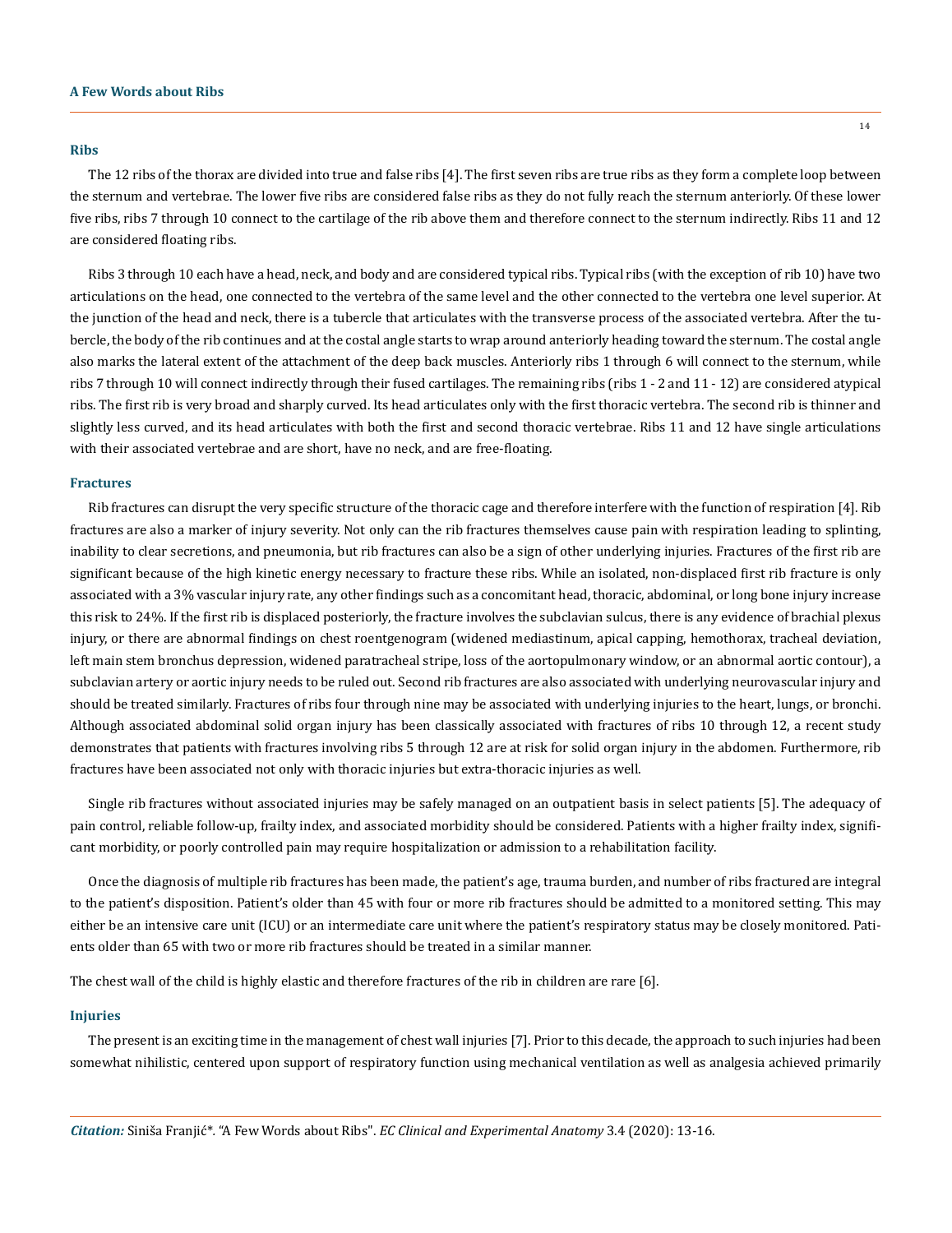with narcotics. These strategies have unfortunately lead to the frequent and iatrogenic complications of pneumonia and prolonged respiratory failure in the case of the former and substance abuse and addiction in the case of the latter.

The recognition of the dangers of both prolonged mechanical ventilation and narcotic use has fueled a burst of ingenuity surrounding the management of patients with chest wall injuries. Furthermore, advances in technology have allowed for the creation of rib-specific fixation systems, providing a tailored operative option for select patients with the most severe chest wall injuries. Finally, healthcare providers involved in the management of rib fracture patients have broadened to include additional surgical disciplines, such as orthopedic and thoracic surgery, as well as physical therapists, anesthesiologists, rehabilitation medicine physicians, respiratory therapists, and pulmonologists.

Many of these advancements, however, remain in their infancy and are still met with resistance from practitioners rooted in the aforementioned traditional mentality. Organization and cohesion of the rapidly developing knowledge surrounding rib fractures remains a challenge.

#### **Fixation**

Despite the resurgence of research supporting operative rib fixation and the evolving technology in this field, surgeons are still underutilizing rib fixation in patients with severe thoracic trauma [8]. One reason for this is that there are currently no absolute or universally accepted indications for operative rib fixation and there is significant variation in the quality of evidence for its relative indications. The primary aims of operative rib fixation are to decrease the duration and intensity of respiratory support by improving pulmonary mechanics, reducing pain, and preventing restrictive lung pathology associated with severe chest wall deformity. Critics argue that the current literature on the benefits of operative rib fixation is based on three small randomized controlled trials (RCTs), a few prospective studies, and several retrospective studies. Additionally, there is concern that long-term outcomes after rib fixation are unknown. Finally, it is difficult to differentiate the outcomes of patients with specific rib fracture patterns given no studies include only non-flail chest patients or subgroup analyses.

### **Conclusion**

The function of the ribs is threefold. First, they provide protection for the lungs and heart. The ribs, more or less, formed a cage around these very important organs. Second, they are one of the few bones that continue to produce red bone marrow (and thus blood cells) in adults. Third, they serve as a site of attachment to the pectoral muscles involved in breathing. The largest part of the ribs is the bony part, and the smaller part is the cartilage with which the ribs bind to the sternum. Each rib is distinguished by a rib head located at the back and containing an articular surface for attachment to the vertebrae. Since the ribs are wrapped in an arch, this bending angle is called angulus costae. The rib body ends in cartilage. Each rib is distinguished by one groove through which blood vessels and nerves pass.

# **Bibliography**

- 1. Heyden RJ. "Anatomy and Physiology". OpenStax College, Huston, USA (2013): 235.
- 2. Rogers K. "Bone and Muscle Structure, Force, and Motion". Britannica Educational Publishing, Rosen Educational Services, LLC, New York, USA (2011): 29-30, 43.
- 3. Moore KL., *et al*. "Essential Clinical Anatomy, Fifth Edition". Wolters Kluwer, Philadelphia, USA (2015): 9.
- 4. Skubic JJ., *et al*. "Pathophysiology of Rib Fractures and Lung Contusion". In de Moya M, Mayberry J (eds): "Rib Fracture Management A Practical Manual". Springer International Publishing AG, Cham, Switzerland (2018): 35-38.
- 5. Ellis H. "Clinical Anatomy A revision and Applied Anatomy for Clinical Students,  $11<sup>th</sup>$  Edition". Blackwell Publishing Ltd, Malden, USA (2006): 9.